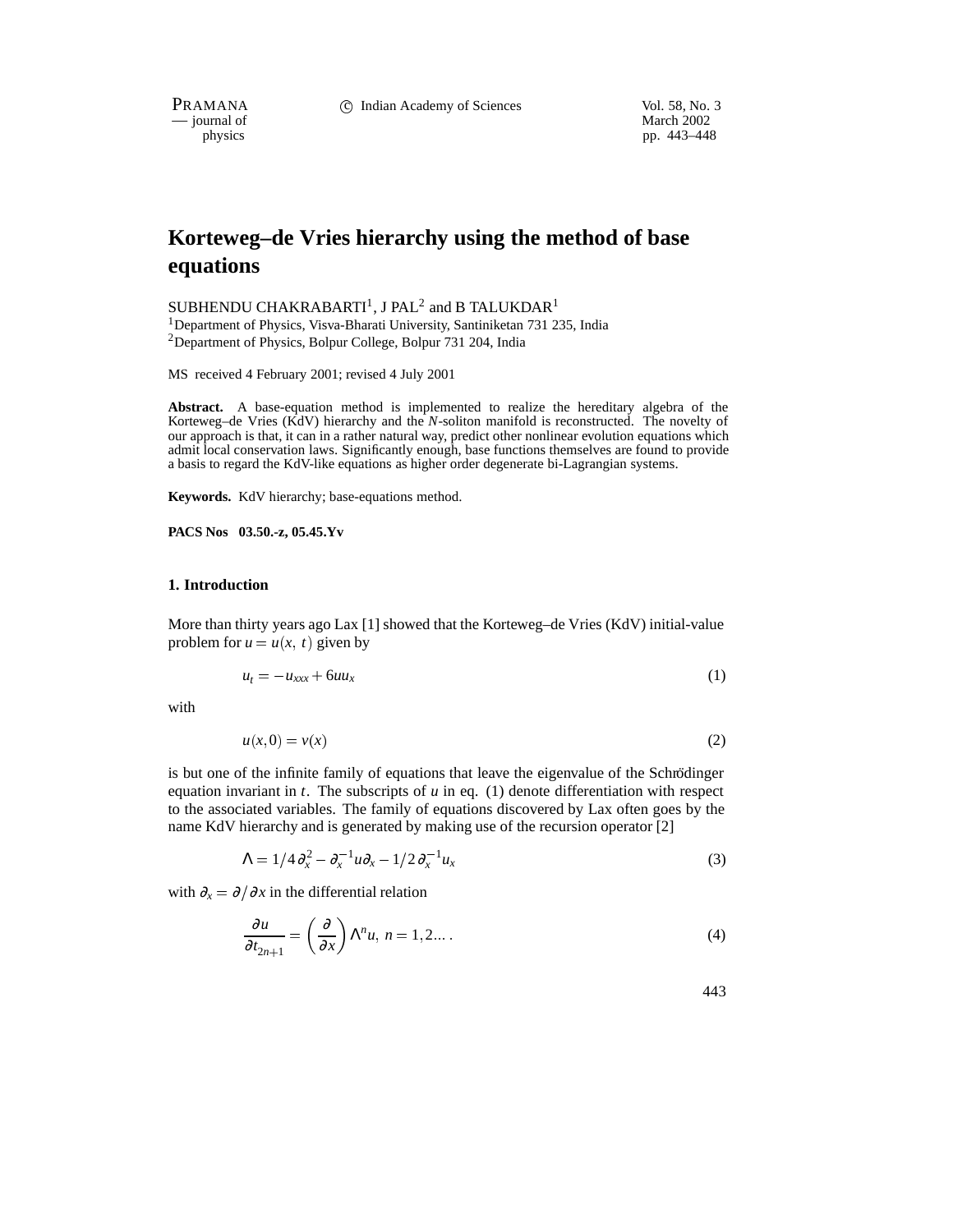#### *Subhendu Chakrabarti, J Pal and B Talukdar*

Here  $t_{2n+1}$ 's refer to group parameters for the hierarchy consisting of equations enumerated by the integers  $(2n + 1)$ . For  $n = 1$  we get the KdV equation from eq. (4) and higher order equations are obtained for  $n > 1$ . The members of the hierarchy, in general, share many common features. In addition to being solvable by the inverse spectral method, all of them have infinitely many conserved quantities and symmetries. They also possess the Painlevé property and can be expressed in bi and/or multi-Hamiltonian form.

In this work we propose to use a method of base equations to construct the KdV hierarchy. Our approach to the problem, on the one hand, serves as a useful supplement to other existing methods [2] and, on the other hand, tends to predict some results which do not follow from earlier treatments. Our treatment may be regarded as a simple variant of the well-known base-function method used for writing the solution of ordinary nonlinear differential equations [3]. The origin of this method, perhaps, dates back to the classic period nineteenth century mathematics [4]. Relatively recently, Reid [5,6] generalized the basic idea to include many types of nonlinearities and even to deal with nonlinear evolution equations. Like most techniques for treating the nonlinear differential equation, the method of base equations, might appear somewhat*ad-hoc*. However, it possesses sufficient generality to qualify as a separate technique. For example, it can be viewed as a nonlinear superposition technique not profoundly different from the Bäcklund transformation [7]. In the following section we introduce the base equations needed for our construction procedure.

## **2. Base equations**

In the inverse spectral method the solution of the KdV equation is given by

$$
u(x,t) = -2\partial_x K(x,x,t),\tag{5}
$$

where  $K(x, x, t)$  is obtained by solving the Gel'fand–Levitan–Marchenko equation [8] with a kernel characterized by only the bound-state spectrum of  $v(x)$ . The *t*-evolution of the kernel enters through the normalization constant. For the case of a single-soliton solution at a wave number  $\kappa$  the function  $K(x, x, t)$  satisfies the Ricatti equation

$$
K_x + K^2 + 2\kappa K = 0. \tag{6}
$$

Upon differentiation with respect to  $x$ , eq. (6) gives

$$
K_{2x} + 2KK_x + 2\kappa K_x = 0. \tag{7}
$$

Again differentiating eq. (7)  $(n - 2)$  times by using the Leibniz theorem we get

$$
E_n \equiv \partial_x^{(n)} K + 2 \sum_{r=0}^{n-3} {n-2 \choose r} \partial_x^{(n-r-2)} K \partial_x^{(r+1)} K + (2K + 2\kappa) \partial_x^{(n-1)} K = 0
$$
\n(8)

with  $\partial_x^{(n)} = \partial^n / \partial x^n$ . Similarly,

$$
E_i \equiv \partial_x^i K + 2 \sum_{r=0}^{i-3} \binom{i-2}{r} \partial_x^{(i-r-2)} K \partial_x^{(r+1)} K + (2K + 2\kappa) \partial_x^{(i-1)} K = 0. \tag{9}
$$

## 444 *Pramana – J. Phys.,* **Vol. 58, No. 3, March 2002**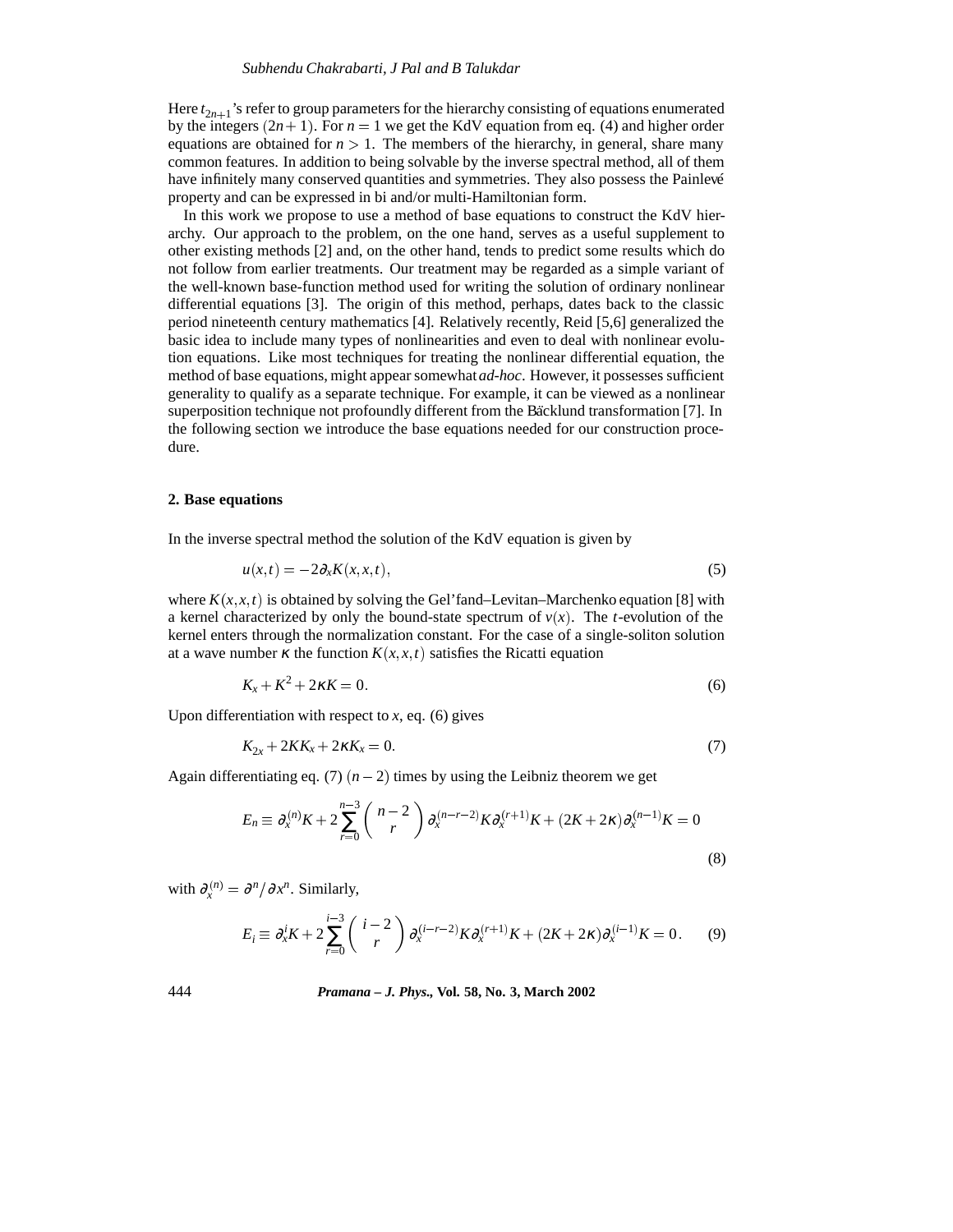We now eliminate  $(2K + 2\kappa)$  from eq. (8) by using eq. (9) and write

$$
E_n^i = \partial_x^n K + 2 \sum_{r=0}^{n-3} {n-2 \choose r} \partial_x^{(n-r-2)} K \partial_x^{(r+1)} K - \left( \partial_x^i K + 2 \sum_{r=0}^{i-3} {i-2 \choose r} \partial_x^{(i-r-2)} K \partial_x^{(r+1)} K \right) \frac{\partial_x^{(n-1)} K}{\partial_x^{(i-1)} K} = 0.
$$
 (10)

We refer  $E_n^i$ 's as base equations in our construction procedure. In particular, we shall see that superposition of  $E_n^{i}$ 's generates the equations of the KdV hierarchy. We note that the subscript *n* in eq. (10) determines the order of the differential expression for  $E_n^i$ . Since all equations in the hierarchy are of odd order in  $u$ , the first member in the superposed equations should be of even  $(2m + 2, m = 1, 2, 3, \ldots)$  order in *K*.

## **3. KdV hierarchy**

Keeping the above in view we have found that the KdV equation  $(m = 1)$  and the first member  $(m = 2)$  of the hierarchy can be obtained from

$$
E_{2m+2}^2 + \sum_{i=1}^m \lambda_m^i \partial_x^i K E_{2m+1-i}^2 = 0
$$
\n(11)

with

$$
\lambda_m^i = (2m+1)i(i+1). \tag{12}
$$

To be more specific let us use  $m = 1$  in eq. (11) and get

$$
E_4^2 + 6\partial_x KE_2^2 = 0\tag{13}
$$

From eq. (10) we have

$$
E_4^2 = \partial_x^4 K + 6 \partial_x^2 K \partial_x K - \frac{\partial_x^2 K \partial_x^3 K}{\partial_x K} = 0
$$
\n(14)

and

$$
E_2^2 = \partial_x^2 K - \partial_x^2 K = 0. \tag{15}
$$

Using eqs (14) and (15) we reduce eq. (13) in the form

$$
\partial_x^4 K + 12 \partial_x^2 K \partial_x K = \frac{\partial_x^2 K}{\partial_x K} (\partial_x^3 K + 6(\partial_x K)^2). \tag{16}
$$

In view of eq.  $(5)$ , eq.  $(16)$  becomes

$$
u_{xxx} - 6uu_x = \frac{u_x}{u}(u_{xx} - 3u^2).
$$
 (17)

*Pramana – J. Phys.,* **Vol. 58, No. 3, March 2002** 445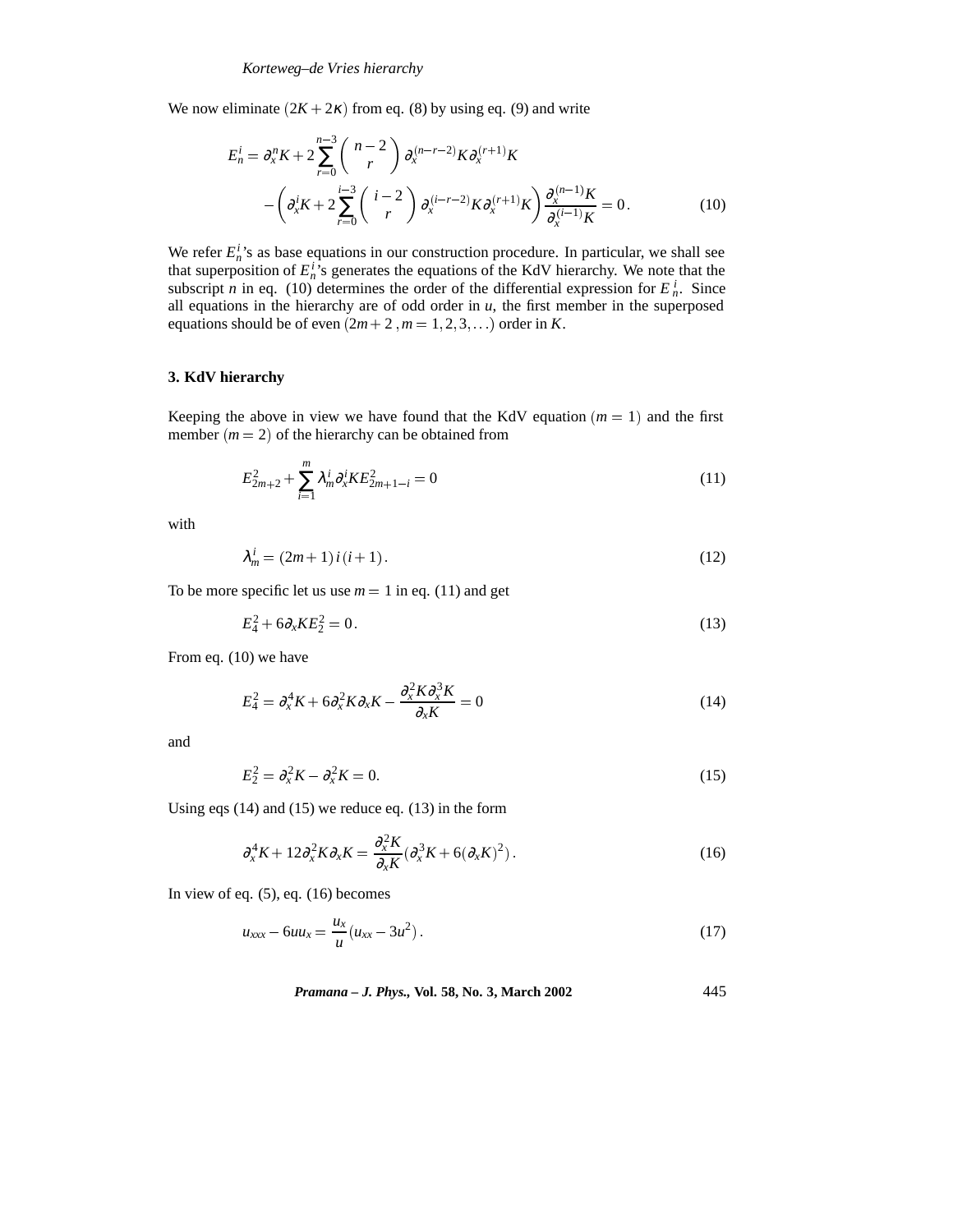The single-soliton solution

$$
u(x,t) = -2\kappa^2 \mathrm{sech}^2(\kappa x - 4\kappa^3 t)
$$
\n(18)

of the KdV equation can now be used to identify the right side of eq. (17) as  $-u_t$  giving the so-called KdV equation. For the first member  $(m = 2)$  of the hierarchy an equation similar to eq. (17) reads

$$
u_{5x} - 10uu_{3x} + 30u^2u_x - 20u_{2x}u_x = \frac{u_x}{u}(u_{4x} - 15u_x^2)
$$
 (19)

with  $u_{xx} = u_{2x}$ ,  $u_{xxx} = u_{3x}$  etc. The *n*th equation of the hierarchy has a soliton solution [9]

$$
u_n(x,t) = -2\kappa^2 \mathrm{sech}^2(\kappa x - 4\kappa^{2n+1}t). \tag{20}
$$

Specializing eq. (20) for  $n = 2$ , we can identify right side of eq. (19) with  $u_t$ , so as to arrive at the first member of the KdV hierarchy.

It is very unfortunate that eq. (11) does not give other higher members of the hierarchy. Even to construct the second member we need to implement a somewhat more complicated superposition of base equations. Clearly, the additive term should be such that they give vanishing contribution for  $m = 1$  and 2. The second and third members of the hierarchy can be generated from

$$
E_{2m+2}^{2} + \sum_{i=1}^{m} \lambda_{m}^{i} \partial_{x}^{i} K E_{2m+1-i}^{2} + \sum_{j=1}^{m-2} \lambda_{m}^{j} \partial_{x}^{j+1} K E_{2m-j}^{j+2} + 2^{m-1} \sum_{k=1}^{m-1} \sum_{l=1}^{m-2} \lambda_{m}^{m-k} \partial_{x}^{k} K \partial_{x}^{l} K E_{2m-l-k}^{2} = 0.
$$
 (21)

Interestingly, eq. (21) is characterized by the set of nonlinear constraints as given by eq. (12). Further, as in the case of KdV equation and the first member of the hierarchy one can verify that the results from eq. (21) are in exact agreement with those obtained from eq. (4) for  $n = 3$  and 4 respectively. We have found that all members of the KdV hierarchy can be obtained by making use of a formula

$$
E_{2m+2}^{2} + \sum_{i=1}^{m} \lambda_{m}^{i} \partial_{x}^{i} K E_{2m+1-i}^{2} + \sum_{j=1}^{m-2} \lambda_{m}^{j} \partial_{x}^{j+1} E_{2m-j}^{j+2} + \sum_{j=1}^{m-4} \lambda_{m}^{j} \partial_{x}^{j+2} K E_{2m-j-1}^{j+3} + \dots + 2^{m-1} \sum_{k=0}^{m-1} \lambda_{m}^{m-k} \partial_{x}^{k} K + \sum_{l=1}^{m-2} \partial_{x}^{l} K [E_{2m-k-l}^{2}] + \sum_{n=1}^{m-3} \partial_{x}^{n} K [E_{2m-k-l-n}^{2} + \dots] - \Big] = 0.
$$
 (22)

Looking at eq. (22) it appears that we could not derive any calculational simplicity for the problem under study. In fact, our objective in this work was somewhat different. We tried to demonstrate that higher order derivatives of the simplest nonlinear differential equation for  $K(x, x, t)$ , via a postulated superposition principle with nonlinear constraints, form the building block for the entire KdV hierarchy. In the following we note two important aspects of the present construction procedure.

## 446 *Pramana – J. Phys.,* **Vol. 58, No. 3, March 2002**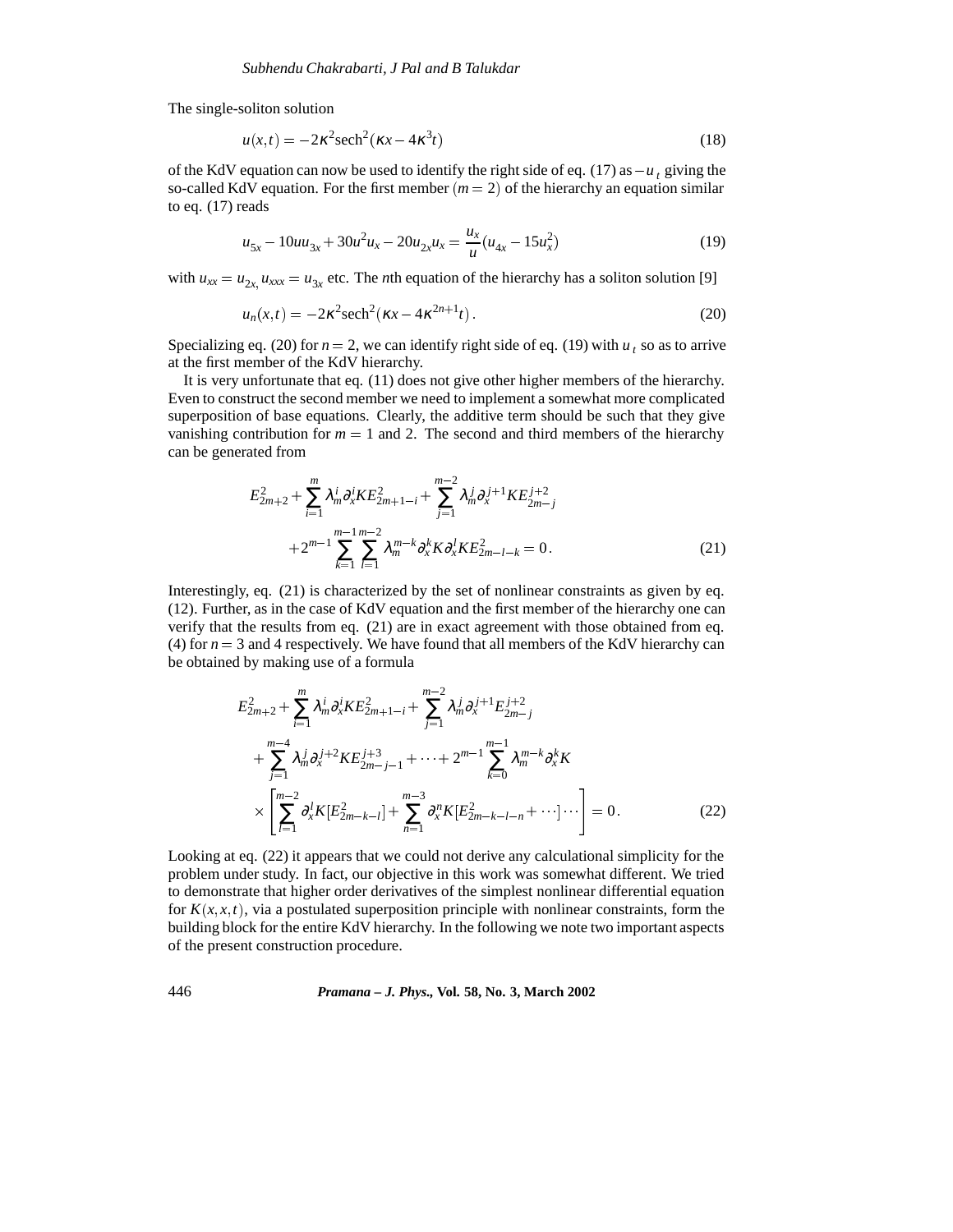(i) Since all  $E_n^i$ 's are zero, we can delete terms from the summations in eqs (11), (21) or (22) to write new integrable evolution equations. For example, if the term multiplying  $\lambda_2^1$ is dropped from eq. (11) we will arrive at

$$
u_t = u_{5x} - 5uu_{3x} - 25u_xu_{2x} + 15u^2u_x.
$$
 (23)

Understandably, in writing eq.  $(23)$  we have made use of eq.  $(5)$ . A conservation law associated with eq. (23) can be written as

$$
u_t = \partial_x X \tag{24}
$$

with flux of  $u(x, t)$  given by

$$
X = u_{4x} - 5uu_{2x} - 10u_x^2 + 5u^3. \tag{25}
$$

Similar equations could also be constructed from eqs (21) or (22). Calogero and Nucci [10] pointed out that existence of a local conservation law is an important element to have Lax pair or equivalently a bi-Hamiltonian structure. Recently a strong relationship has been observed [11] between Ricatti equations and Bäcklund transformations for integrable nonlinear partial differential equations. Here we suggest a method to construct the *N*soliton KdV manifold using derivatives of Ricatti equations as base equations.

(ii) In a broad sense one knows that equations of the KdV hierarchy are higher order degenerate Lagrangian systems [12]. The canonical formulation of these equations requires the use of Dirac's theory of constraints [13]. In this context we demonstrate that the base equation can be used to introduce a new Lagrangian density for the KdV equation in addition to what exists in literature. Similar construction might also be possible for other members of the hierarchy.

The Lagrangian density for the KdV equation is given by [14]

$$
L^{(2)}(K_t, K_x, K_{xx}) = 4[K_t K_x - K_{xx}^2 + 4K_x^3].
$$
\n(26)

Superscript 2 was used on *L* to indicate that the Lagrangian density is of second order. It is degenerate because the momenta cannot be inverted for velocities [13]. Starting from  $E_3^2 =$ 0, it is easy to show that  $L^{(2)}(K_t, K_t, K_{xx})$  is equal to a third order degenerate Lagrangian given by

$$
L^{(3)}\left(K_t, K_x, K_{3x}\right) = 4\left[K_t K_x + 2K_x^3 - K_x K_{3x}\right].\tag{27}
$$

It is interesting to discover that eq. (27) when substituted in the Euler–Lagrange equation

$$
\sum_{i=1}^{m} \left( -\frac{\mathrm{d}}{\mathrm{d}t} \right)^i \left( \frac{\partial L}{\partial \left( \mathrm{d}^i K / \mathrm{d}t^i \right)} \right) + \left( \frac{\delta L}{\delta K} \right) = 0 \tag{28}
$$

for the higher order field reproduces the KdV equation. Here  $\delta/\delta K$  stands for the functional derivative

$$
\frac{\delta}{\delta K} = \sum_{i=0}^{n} (-D)^i \frac{\partial}{\partial K^{(i)}} \tag{29}
$$

with  $D = d/dx$  and  $K^{(i)} = \partial^i K/\partial x^i$ . We have verified that both  $L^{(2)}$  and  $L^{(3)}$  in conjunction with the Ostrogradski formalism [15] lead to zero order Hamiltonian densities that satisfy Zakharov–Faddeev–Gardner Hamiltonian form of the KdV equation [16].

*Pramana – J. Phys.,* **Vol. 58, No. 3, March 2002** 447